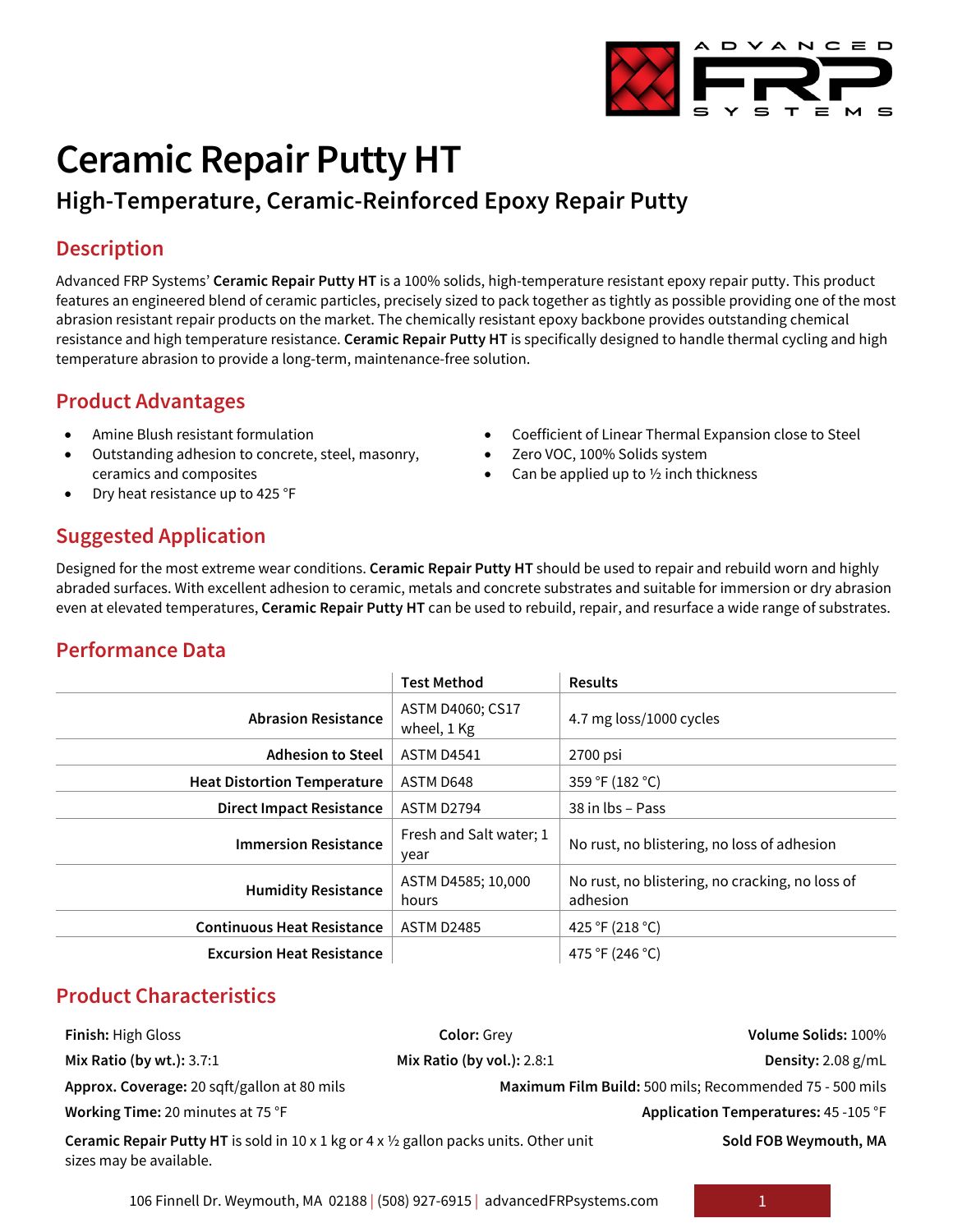

# **Cure Schedule**

| <b>Cures for Application</b>    | 50 °F (10 °C)  | 75 °F (24 °C) | 100 °F (38 °C) |
|---------------------------------|----------------|---------------|----------------|
| Dry to Touch                    | 8 hours        | 4 hours       | 3 hours        |
| Dry Hard                        | 12 hours       | 6 hours       | 5 hours        |
| Overcoat Window                 | $8 - 48$ hours | 4 - 24 hours  | $3 - 18$ hours |
|                                 |                |               |                |
| <b>Cures for Service</b>        | 50 °F (10 °C)  | 75 °F (24 °C) | 100 °F (38 °C) |
| Atmospheric                     | 8 hours        | 4 hours       | 3 hours        |
| Abrasive Service                | 12 hours       | 6 hours       | 5 hours        |
| <b>Full Chemical Resistance</b> | 72 hours       | 48 hours      | 36 hours       |

*Contact Advanced FRP Systems for elevated temperature post-cure information. Elevated temperature cures will increase chemical resistance and reduce return to service time.*

# **Application Information**

*All Advanced FRP Systems products should be installed by a certified applicator or with direct oversight by Advanced FRP Systems, Inc. This data sheet provides general application guidelines for Ceramic Repair Putty HT.*

#### *Contact Advanced FRP Systems for more information if your project has detailed coating specifications.*

Ensure air and substrate temperatures are between 45-105 °F and relative humidity is below 95%. Follow surface preparation guidelines below prior to coating.

Pour all of Part A – Hardener into Part B – Base and mix with low speed power agitator for 2-3 minutes. Using a paint stick or spatula, thoroughly scrape sides and bottom of unit. Mix with power agitator for an additional 2 minutes. Do not dilute Advanced FRP products.

**Ceramic Repair Putty HT** has the consistency of a thick putty or spackling compound. It should be applied with a trowel, notched trowel, or a plastic applicator.

Stripe coating of all crevices, weld seems, corners and sharp angles is an essential part of good coating practices and should be done for all immersion services. Heavily pitted areas should be filled with **Ceramic Repair Putty HT** or other Advanced FRP resurfacing material prior to coating.

**Ceramic Repair Putty HT** is designed to be applied up to 500 mils in a single coat. It can be worked into deep pits and gouges, can be used to bury weld seems, and resurface worn or corroded concrete.

After the coating system has cured, the dry film thickness should be measured by non-destructive dry film thickness gauges to verify minimum application thickness. The coating system should be free of all pinholes and holidays which can be tested through high voltage spark testing. The cured film should be essentially free of runs, sags, inclusions, and other defects. All coating deficiencies should be repaired and allowed to cure prior to return to service.

# **Surface Preparation**

**Steel (Immersion Service):** Remove all oil and grease from surface with an SSPC-SP 1 Solvent Wipe prior to blasting. Abrasive Blast to an SSPC-SP 10 Near white metal blast with a sharp angular profile of 4+ mils (100+ microns).

**Steel (Atmospheric Corrosion):** Remove all oil and grease from surface with an SSPC-SP 1 Solvent Wipe. Minimum surface preparation of SSPC-SP 2 Hand Tool Cleaning must be performed. For enhanced performance, an SSPC-SP 6 Commercial Blast Cleaning with an angular surface profile of 2 – 3 mils (50 – 75 microns) should be used.

**Concrete (Immersion/Secondary Containment):** Refer to SSPC-SP 13/NACE No. 6, Section 4.3.1 or ICRI No. 310.2, CSP 1-3 for concrete preparation guidelines. Surface should be thoroughly cleaned and dry. Concrete and mortar must be cured at least 28